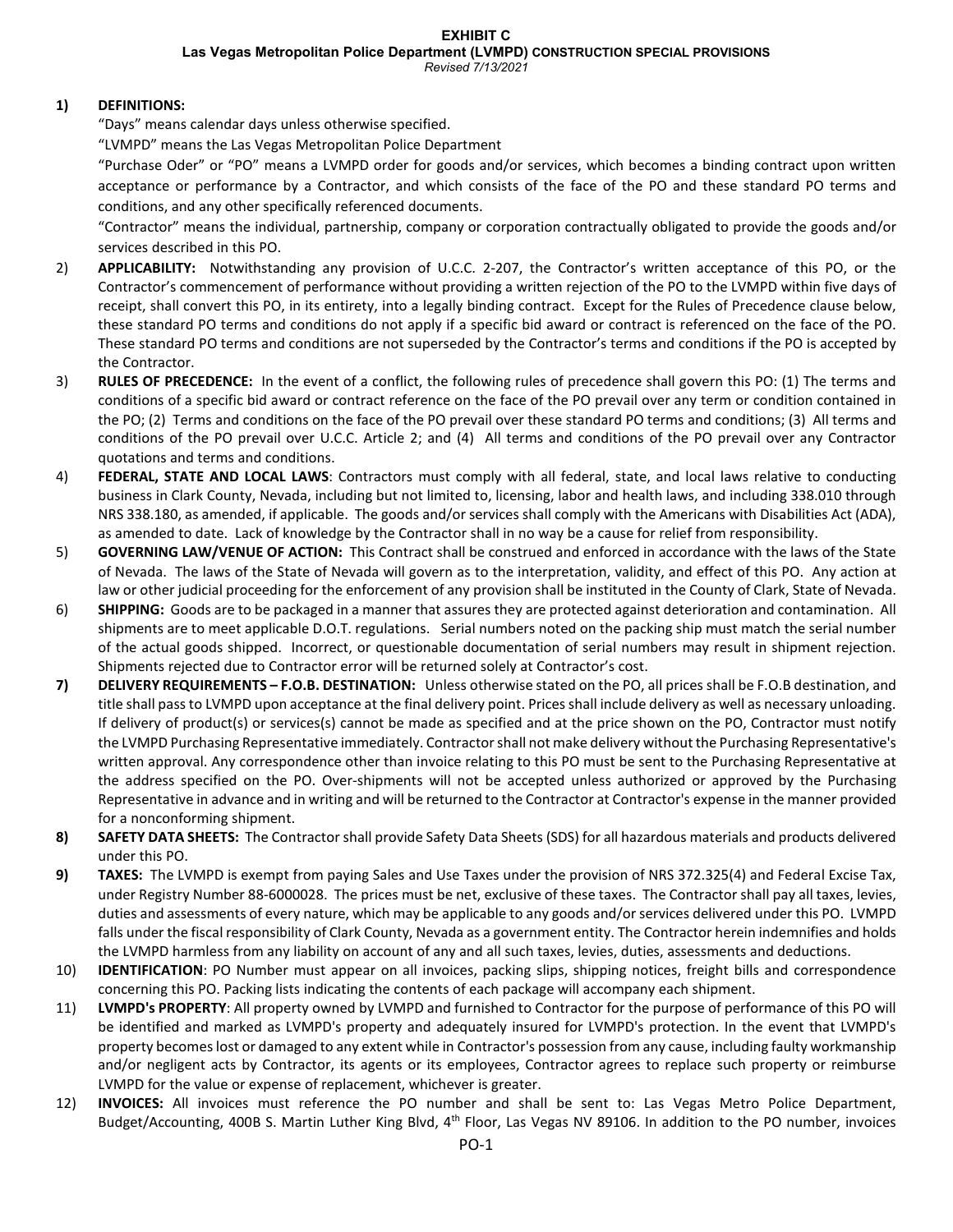#### **EXHIBIT C**

**Las Vegas Metropolitan Police Department (LVMPD) CONSTRUCTION SPECIAL PROVISIONS**

*Revised 7/13/2021*

should include the following: Contractor name and address, data and number of invoice, and any other applicable information (e.g. quantity, description, period of performance), necessary to identify the goods or service for which payment is requested. LVMPD will not be responsible for equipment, materials, services, or supplies delivered or furnished to LVMPD without a valid PO or prior written authorization from the Purchasing Representative. Invoices received that do not comply with the standards set forth herein may be returned to Contractor unpaid. LVMPD does not agree to the payment of late charges or finance charges accessed by the Supplier.

- 13) **PAYMENT:** Standard terms for payment shall be net 30 days unless otherwise noted on the face of the PO. Payment discount period will be calculated from the date of receipt of a complete, correct invoice, or receipt and acceptance of goods or services, whichever is later.
- 14) **DISPUTES:** The parties shall attempt to amicably resolve disputes through escalating levels of management. All unresolved disputes may be settled by arbitration in Nevada if agreed to by both parties, otherwise, litigation may be used. Notice of any dispute must be given in writing within 30 days of the claim, dispute, or matter arising.
- 15) **NOTIFICATION:** Notices will be addressed to the place of business identified on the face of the PO.
- 16) **INDEMNIFICATION:** Contractor warrants that the purchase, installation and /or use of the goods covered hereby will not result in any claim of infringement or actual infringement of any patent, trademark, copyright, franchise, or other intellectual property right. Contractor shall defend, indemnify and hold harmless LVMPD, its officers, employees, and agents from and against any and all damages, claims, demands, suits, judgments, penalties, and costs, including reasonable attorney's fees and expenses and all liability imposed by law, for or on account of damage to property of death of or injury to any person or persons (including property and employees of LVMPD) arising from the work, goods or service provided by the Contractor, its employees, agents or subcontractors pursuant to the PO.

Contractor shall save and hold harmless LVMPD, its employees and agents from liability for infringement of any United States patent, trademark or copyright for or on account of the use of any product sold to LVMPD or used in the performance of this PO.

- 17) **TERMINATION FOR CONVENIENCE:** The LVMPD shall have the right at any time to terminate further performance of this Contract, in whole or in part, for any reason or for no reason. Such termination shall be effected by written notice from the LVMPD to the Contractor, specifying the extent and effective date of the termination. The Contractor shall submit a written request for incurred costs for work performed through the date of termination and shall provide any substantiating documentation requested by the LVMPD.
- 18) **TERMINATION FOR DEFAULT:** The LVMPD, by written notice of default to the Contractor may terminate the whole or any part of this PO if the Contractor fails to make delivery or perform the service, as applicable, within the time required or any extension thereof. The LVMPD, by written notice of default to the Contractor, may terminate the whole or any part of this PO if the Contractor fails to perform any of the other provisions of this order or so fails to make progress as to endanger the performance of this order in accordance with its terms and conditions; and, in either of these two circumstances does not cure such failure within a period of ten days (or such longer period as the LVMPD may authorize in writing) after receipt of notice from LVMPD specifying such failure.

If this PO is terminated in whole or in part for default, the LVMPD may procure, upon such terms and in such manner as the LVMPD may deem appropriate similar to that so terminate. The Contractor shall be liable to the LVMPD for any excess costs of such similar procurement, and shall continue the performance of this PO to the extent not terminated under the provisions of this clause. Contractor will be compensated to the extent that items affected by the termination have been accepted by LVMPD prior to the effective date of termination. Other than to this extent, LVMPD shall not be liable to Contractor for any damages on account of its failure to accept all of the items ordered.

If, after notice of termination of this PO under the provisions of this clause, it is determined for any reason that the Contractor was not in default under the provisions of this clause, or that the default was excusable under the provisions of this clause, the rights and obligations of the parties shall be the same as if the notice of termination had been issued pursuant to termination for convenience of the LVMPD.

- 19) **INSURANCE:** At its own expense, the Contractor shall procure and maintain General Liability, Auto Liability and Workers Compensation insurance in adequate amounts for all work related to the performance of this PO and name the LVMPD as an additional insured on a primary and non-contributory basis. Contractor shall provide proof of such insurance at the request of the LVMPD. Failure by the LVMPD to request the Certificate of Insurance documenting this coverage shall not be construed as a waiver of such requirement.
- 20) **INDEPENDENT CONTRACTOR:** Contractor acknowledges that it is an independent contractor under this PO and is not entitled to any rights, privileges, or protections of an employee of the LVMPD.
- 21) **WARRANTY (GOODS):** The Contractor shall guarantee all workmanship, materials and equipment it has furnished for a period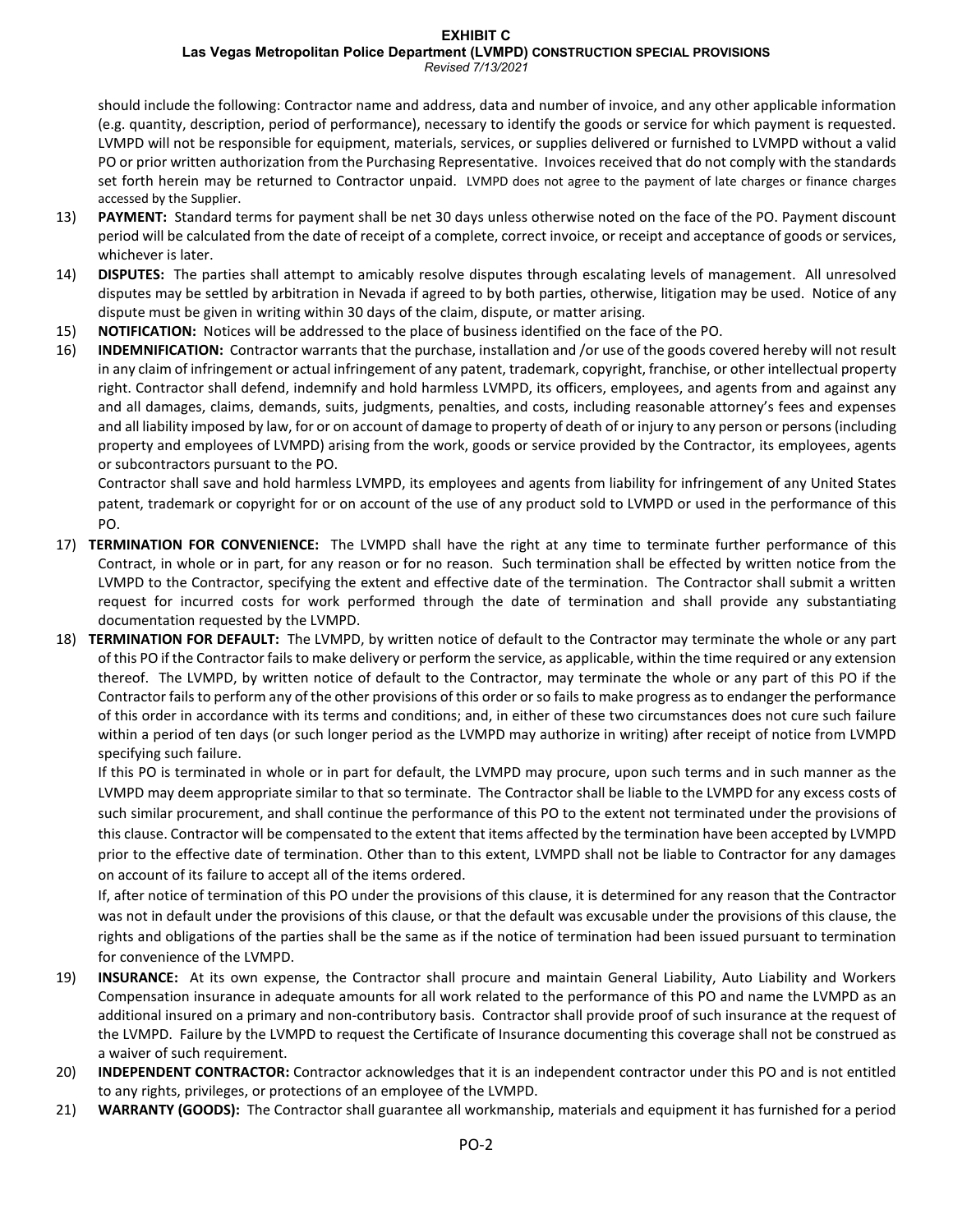# **EXHIBIT C Las Vegas Metropolitan Police Department (LVMPD) CONSTRUCTION SPECIAL PROVISIONS**

*Revised 7/13/2021*

of one year after final acceptance of the equipment and/or materials, or for the period stated in Contractor's/Manufacturer's standard warranty, whichever is longer. If during the guarantee period any defect or faulty materials are found, Contractor shall within five days notification of a problem by the LVMPD proceed at its own expense return the goods, to replace and repair the same, together with any damages to all finishes, fixtures, equipment, and furnishings that may be damaged as a result of this defective equipment or workmanship. The Contractor also warrants that any goods supplied under this PO are merchantable of good material and workmanship, free of defects in material, workmanship and design, suitable for the purpose intended, and in compliance with all applicable specifications, instructions, drawings, data and samples, and free from liens or encumbrance on title. These warranties shall be in addition to all other warranties, express, implied and statutory. Acceptance or receipt of payment for goods or services shall not constitute a waiver of any warranty. Replaced and repaired goods shall be warranted for the remainder of the warranty period or six months, whichever is longer.

- 22) **WARRANTY (SERVICES):** The Contractor represents and warrants that any services performed in a professional workmanlike manner, with the degree of skill and care that is required by current, good and sound professional procedures and generally accepted industry practices by qualified personnel trained and experienced in the appropriate fields. Further, Contractor represent and warrants that the services shall be completed in accordance with applicable specifications/state of work and shall be correct and appropriate for the purposes contemplated in this PO. Contractor represents and warrants that the performance of services under this PO will not conflict with, or be prohibited in any way by, any other agreement or statutory restriction to which Contractor is bound. In the event of a breach of this warranty, the Contractor shall, at no cost to the LVMPD, re-perform the services so that the services conform to the specification/statement of work.
- 23) **NEW EQUIPMEN**T: The Contractor shall guarantee that the items provided under this PO shall be new, of the latest and most improved model of current production, and shall be of first quality as to workmanship and materials used in said units. All modifications will have been made at the factory, unless otherwise specified. New equipment is defined as equipment that is made up completely of unused genuine original parts. Equipment shall not have been operated for any purpose other than routine operational testing. Demonstration equipment does not meet this definition and is not acceptable.
- 24) **INSPECTION:** All goods and/or services purchased will be subject to inspections, tests and approval/acceptance by LVMPD. Contractor acknowledges that many of the goods contained in closed packages may not be inspected until such time as they are used and that the inspections and rejection rights will continue until those packages are opened and inspected, notwithstanding prior payment. Prior to acceptance by the LVMPD the Contractor shall have risk of loss, including any damages sustained during shipment and delivery. If deficiencies are detected, including latent deficiencies, the goods and/or services will be rejected, returned at Contractor's expense and the Contractor will be required to make necessary repairs, corrections, or replacements. Nonconforming goods will be returned to Contractor freight collect and risk of loss will pass to seller upon LVMPD's delivery to the common carrier. Payment and/or commencement of a discount period will not be made until the corrective action is made, the good and/or services are re-inspected and accepted. No material or equipment returned to Contractor as defective shall be replaced except upon Purchasing Representative's formal authorization.
- 25) **FORCE MAJEURE:** The Contractor shall not be liable for any failure to perform if acceptable evidence has been submitted to the LVMPD that failure to perform the contract was due to causes beyond the control and without the fault or negligence of the Contractor. Examples of such causes include acts of God, civil disturbances, fire, war, or floods, loss or shortage of transportation facilities, lockout or commandeering of raw materials, products, plants or facilities by the Government; but does not include labor related incidents, such as strikes or work stoppages. Contractor shall provide LVMPD satisfactory evidence that non-performance is due to other than fault or negligence on its part.
- 26) **ASSIGNMENT:** It is agreed that the Contractor will not assign, transfer, convey, or otherwise dispose of this PO or its right, title, or interest in or the same, or any part thereof, without previous written consent of the LVMPD and any sureties.
- 27) **MODIFICATION:** No modification or changes to this PO shall be binding unless approved in writing by the LVMPD Purchasing Representative. The Purchasing Representative may make changes to the PO by written notice to the Contractor. If such changes will cause an increase or decrease in the time of performance or the amount due to Contractor, the Contractor must notify the Purchasing Representative immediately. If the Contractor does not object within 10 days, Contractor is deemed to agree to the change as presented by the Purchasing Representative. The Purchasing Representative name and contact information is located on the PO.
- 28) **SEVERABILITY:** In the event any provision of this PO is held to be invalid or unenforceable, the remaining provisions shall remain valid and binding.
- 29) **COLLUSION:** Any evidence of agreement or collusion among bidders, or a prospective bidder acting to restrain freedom of competition by agreement to quote a fixed price or otherwise, will render the bids of such bidders void.
- 30) **ADVANCE DISCLOSURE:** Advance disclosures of any information to any particular bidder, which gives that particular bidder any advantage over any other interested bidder, in advance of the Quotation Due Date, made or permitted by a member of the governing Body or any employee or representative thereof, will cause all quotations of that particular request to be void.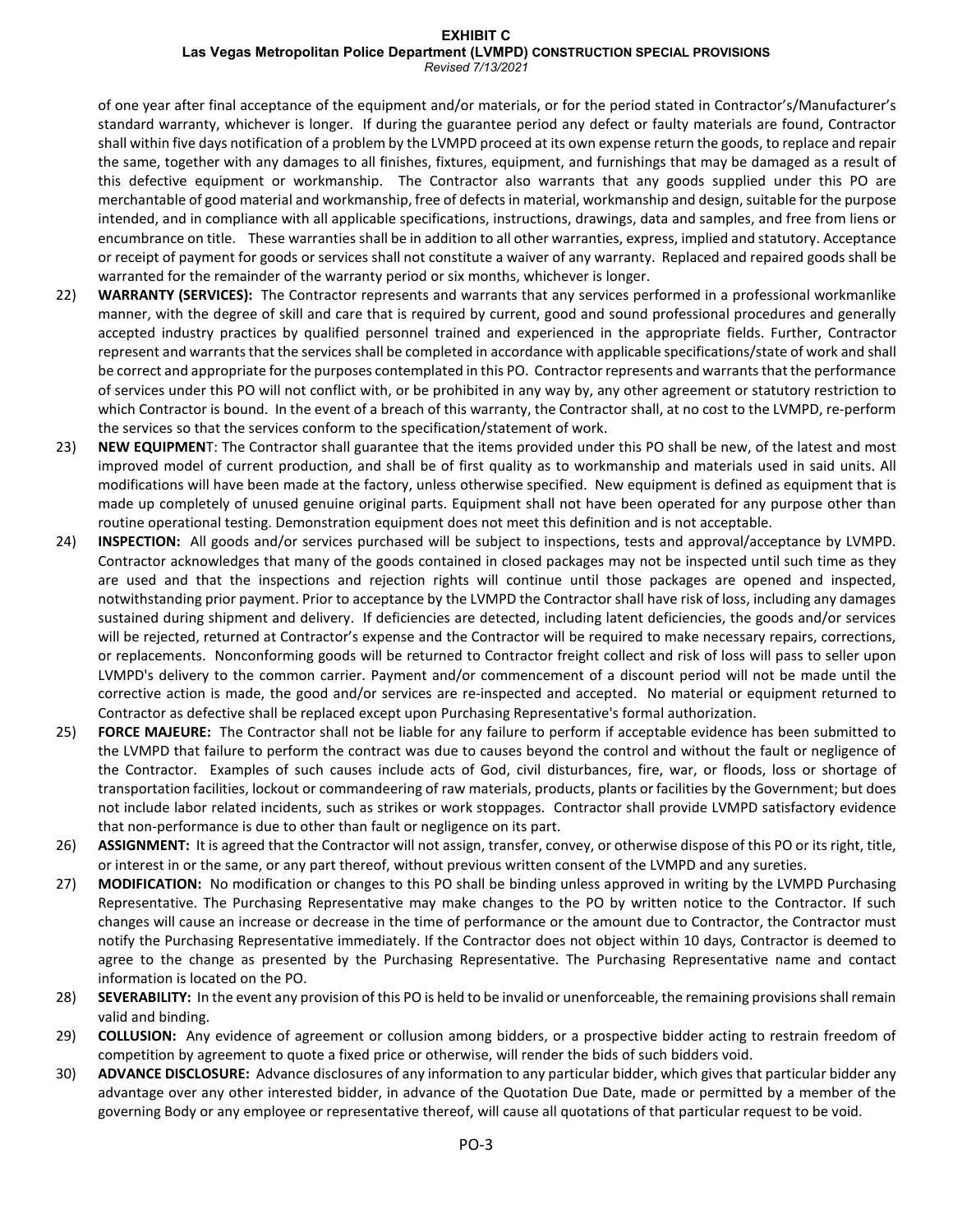## **EXHIBIT C**

**Las Vegas Metropolitan Police Department (LVMPD) CONSTRUCTION SPECIAL PROVISIONS**

*Revised 7/13/2021*

- 31) **NON-DISCRIMINATION:** The LVMPD is committed to promoting full and equal business opportunity for all persons doing business in Las Vegas. Contractor acknowledges that the LVMPD has an obligation to ensure that public funds are not used to subsidize private discrimination. Contractor recognizes that if the Contractor or its subcontractors or subconsultants are found guilty by an authority of refusing to hire or do business with an individual or company due to reasons of race, color, religion, sex, sexual orientation, gender identity or expression, age, disability, national origin, or any other legally protected status, with regard to, but not limited the following: employee practices, rates of pay or other compensation method and training selections; LVMPD may declare the Contractor in breach of contract and terminate the contract.
- 32) **FAIR EMPLOYMENT PRACTICES:** In connection with the performance of work under this contract, the Contractor agrees not to discriminate against any employee or applicant for employment because of race, color, religion, national origin, sex, sexual orientation, gender identity or expression, age, disability, national origin, or any other legally protected status. Such agreement shall include but not be limited to the following: employment, upgrading, demotion or transfer, recruitment or recruitment advertising, layoff or termination, rates of pay or other forms of compensation; and selection for training, including apprenticeship.
- 33) **RIGHT TO ADEQUATE ASSURANCE OF PERFORMANCE:** When reasonable grounds for insecurity arise with respect to the performance of either party, the other may in writing demand adequate assurance of due performance and until it receives such assurance may, if commercially reasonable, suspend any performance for which it has not already received the agreed return. Acceptance of any improper delivery or payment does not prejudice the aggrieved party's right to demand adequate assurance of proper performance. After receipt of a justified demand, failure to provide within a reasonable time not exceeding 30 days, such assurance of due performance as is adequate under the circumstances of the particular case is a repudiation of the contract.
- 34) **FEDERAL CONDITIONS (Federally Funded Projects Only):** Pursuant to Appendix II to 2 code of Federal Regulations (CFR) Part 200, Contract Provisions for non-Federal Entity Contracts Under Federal Awards, the applicable terms are incorporated into this contract by reference, and orders funded with Federal funds may have additional contractual requirements or certifications that must be satisfied at the time the order is placed or upon delivery.
- 35) **AFFIRMATIVE STEPS (Federally Funded Projects Only):** Pursuant to CFR Part 200.321, Bidder must take affirmative steps listed in that part (1) through (5) to encourage participation of SBE, MBE and WBE subcontractors.
- 36) **CONTRACT (Federally Funded Projects Only):** Cost-plus percentage of cost prohibited. Time and Materials contracts may only be used if a ceiling price is included that the contractor exceeds at its own risk.
- 37) **DOMESTIC PREFERENCE (Federally Funded Projects Only):** If this project uses Federal funds, per 2 C.F.R. §200.322, the LVMPD should provide a preference for the purchase, acquisition, or use of goods, products, or materials produced in the United States. If a preference is associated with this project, it must be included in all subawards. The preference will be specified in the solicitation document.
- 38) **SECURITY:** All Contractor's employees working on this project may be subject to LVMPD background checks and fingerprinting. The FBI charges a fee (\$36.25 as of 9/29/16, but may change at any time) for each set of fingerprints taken and run through its system. Anyone with a background history showing a conviction for a felony; theft history of any kind, sex offense history, or any crime involving moral turpitude, illegal drug or narcotics use, sale or possession, or anyone showing a felony charge pending, or who has any outstanding warrants of any type, including misdemeanor traffic or felony warrants, may be subject to arrest and will not be allowed to work under this contract.
- 39) **BANKRUPTCY**: In the event Contractor files for bankruptcy protection, this contract is automatically null and void, and is terminated without further notice.
- 40) **LVMPD LOGO, ARTWORK AND COPYRIGHT USE:** LVMPD's logo, artwork and copyright use are owned by the LVMPD. Any logo, artwork and copyright owned by the LVMPD may only be used in association and within the scope requirements of its use pursuant to this PO (and such use by the Contractor shall be subject to the prior approval of LVMPD), but not for any other purpose, unless written approval is given to the Contractor by the LVMPD.
- 41) **PUBLIC RECORD:** The LVMPD is a public agency as defined by state law and as such, is subject to the Nevada Public Records Law (Chapter 239 of the Nevada Revised Statutes (NRS)). Under the law, all of the LVMPD's records are public records (unless otherwise declared by law to be confidential) and are subject to inspection and copying by any person.
- 42) **ADVERTISEMENTS**: Except as may be required to perform this PO, Contractor shall not in any manner advertise or publish the fact that it has furnished or contracted to furnish LVMPD with the goods or services herein mentioned without prior written consent of Purchasing representative.
- 43) **WORK COVERED BY CONTRACT**: The work includes the furnishing of all equipment, and incidentals for the successful completion of the work.
- 44) **NO DISRUPTION OF LVMPD FUNCTION**: Contractor shall not disrupt the normal functions of the LVMPD's facilities or any building functions not specifically involved in the work defined herein. The Contractor shall insure that the LVMPD will be able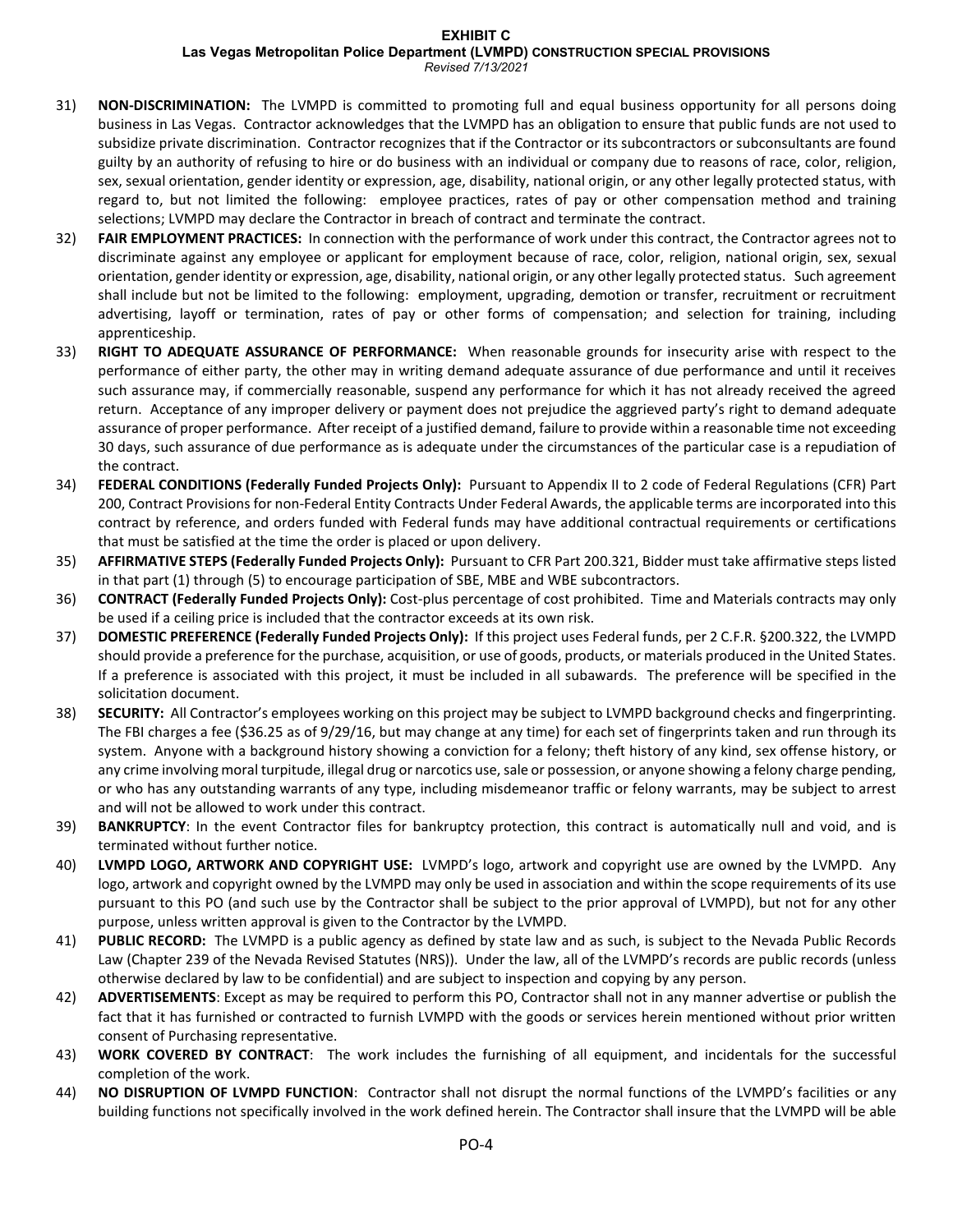#### **EXHIBIT C Las Vegas Metropolitan Police Department (LVMPD) CONSTRUCTION SPECIAL PROVISIONS** *Revised 7/13/2021*

to maintain normal business operation throughout this Contract without disruption.

- 45) **CONDITIONS OF WORK:** The Contractor shall carefully study all Specifications pertaining to the work. If any of the work as shown, indicated, or otherwise specified is contrary to or conflicts with any local, city, state, or federal ordinance or regulation, the same shall be reported to the LVMPD representative before submitting its bid. The LVMPD will then provide instructions as to procedure. The Contractor shall carefully examine each work site and the existing conditions. By the act of submitting a bid, the Contractor shall be deemed to have made sue examination and to have accepted such conditions, and to have made allowances, therefore, in preparing this figure to guarantee a complete project in accordance with these specifications.
- 46) **WORK SEQUENCE:** Contractor shall be responsible for organization of the work sequences to accommodate the LVMPD's use of the premises.
- 47) **CONTRACTOR ON/OFF PREMISES NOTIFICATIONS:** Contractor's employees must notify LVMPD's representative upon arriving at the LVMPD's premise and upon completion and preparing to leave LVMPD's premises.
- 48) **EMPLOYEES OF CONTRACTOR TO BE SATISFACTORY**: Contractor agrees all work shall be performed by skilled workers directly employed and supervised by Contractor. Any and all employees performing work under this Contract shall be satisfactory to LVMPD. Contractor's employees may be required to wear distinctive identification (uniform or photo badge) of a type approved by the LVMPD representative.
- 49) **FURNISHING SUPERVISION OF EMPLOYEES/SUBCONTRACTORS**: The Contractor shall furnish the supervision required to insure the specifications shall be met by his/her employees and subcontractors.
- 50) **REMOVAL OF EMPLOYEE**: LVMPD reserves the right to request removal of any employee upon submitting either a verbal or written request to Contractor, should such action be considered to be in the best interests of the LVMPD.
- 51) **PARKING**: The Contractor will be responsible for parking. When available, the LVMPD representative will designate a parking area.
- 52) **NO SMOKING RULES**: LVMPD facilities are designated "NO SMOKING." Contractor's employees shall observe this rule and smoke only in authorized areas.
- 53) **CONTRACTOR INGRESS/EGRESS**: Contractor's access to the work area will be permitted only through approaches which will be designated by the LVMPD's representative, and then, only in such manner that Contractor's traffic will minimize interference with LVMPD's operations. Contractor's personnel are not to enter into any areas of the job site other than work areas and areas of designated access. NOTE: LVMPD facilities are secured and access must be scheduled prior to arrival at job site.
- 54) **ENFORCEMENT OF "LOCKED DOOR" POLICY**: All locked doors are to remain locked at all times and Contractor is not allowed to open any doors or provide access into the building.
- 55) **PROTECTION OF KEYS**: The Contractor shall be fully responsible for protection of keys furnished by LVMPD and shall also be responsible to see that each area is properly locked upon completion of the work, if such action is directed by the LVMPD's representative. Should the key(s) allotted to the Contractor become lost or stolen, LVMPD reserves the right to have the corresponding locks re-keyed and a sufficient amount of the keys reissued to the LVMPD's involved personnel at the Contractor's expense.
- 56) **SAFETY**: The Contractor shall be solely responsible for initiating, maintaining and supervising all safety precautions and programs in connection with the Work. The Contractor shall comply with all applicable laws, ordinances, rules, regulations and lawful orders of any public authority bearing on the safety of persons or property of their protection from damage, injury or loss.
- 57) **PROTECTION OF WORK IN PROGRESS, MATERIALS, AND EQUIPMENT**: Contractor shall be responsible for and shall bear any and all risk of loss or damage to work in progress, all materials delivered to the site, and all materials and equipment involved in the work until completion and final acceptable of work under this Contract. Excluded from Contractor's responsibility is any loss or damage which results from the sole active negligence of the LVMPD or its representatives.
- 58) **LVMPD'S RIGHT TO INSPECT AND TEST**: LVMPD and/or its representative reserve the right to make such inspections and tests whenever necessary to ascertain that the requirements of this Contract are being fulfilled. Deficiencies noted shall be promptly corrected at Contractor's expense. Contractor must immediately correct and/or remedy all conditions reported by City, County, State, and/or Federal Inspectors, and must provide the LVMPD with a written report of action taken within 48 hours of completing the work.
- 59) **NEW EQUIPMENT**: The Contractor shall guarantee that any equipment installed shall be new, and of the latest and most improved model of current production, and shall be of first quality as to workmanship and materials. All modifications shall be made at the factory. Demonstrators shall not be acceptable.
- 60) **FAIR EMPLOYMENT PRACTICES - CONSTRUCTION:** In addition to the PO Standard Terms and Conditions for Fair Employment Practices, the Contractor further agrees to insert this provision in all subcontracts hereunder, except subcontracts for standard commercial supplies or raw materials.
- 61) **INVOICES – CONSTRUCTION:** The Contractor may submit a monthly progress bill requesting payment for the Work performed